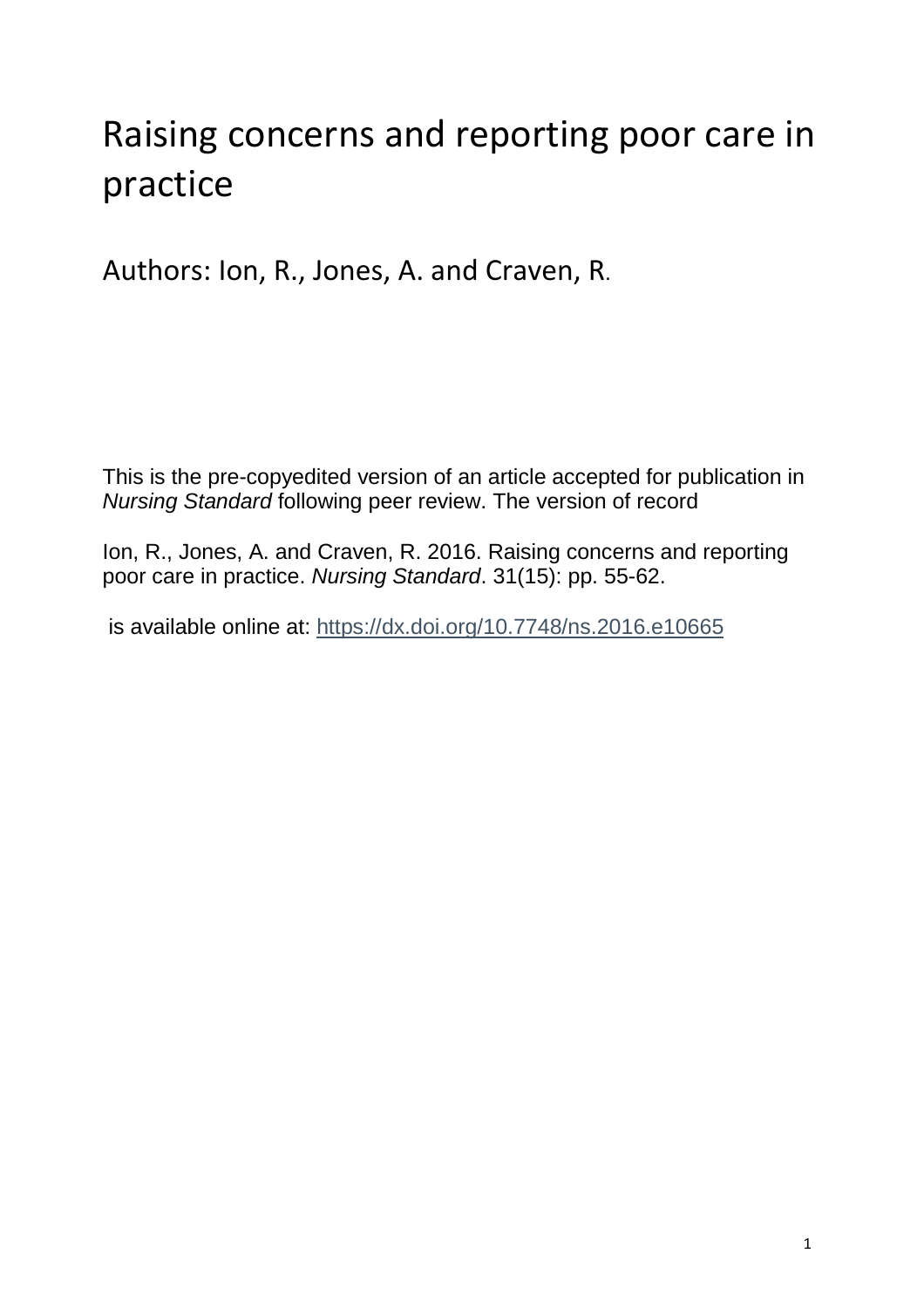## **Raising and reporting poor care in healthcare**

#### Robin Ion

Senior lecturer, School of Social and Health Sciences, University of Abertay, Dundee, Scotland

#### Aled Jones

Senior lecturer, School of Healthcare Sciences, Cardiff University, Cardiff, Wales

#### Richard Craven

Lecturer, School of Social and Health Sciences, University of Abertay, Dundee, Scotland

#### **Abstract**

This article considers the issue of poor care and how nurses should respond when they encounter it. A series of reports and inquiries into failings in care have called into question the standards of care provided by nurses. Of equal concern is the observation that in some instances, poor care is unreported. While there may be underlying structural and organisational reasons for this, it is contended that nurses have a legal, moral and professional obligation to report unacceptable practice when they become aware of it.

**failings in care, Francis report, poor care, raising concerns, reporting concerns, whistleblowing**

## **Aims and intended learning outcomes**

The aim of this article is to examine the issue of poor care in nursing. It defines the concept of poor care, distinguishes it from other patient safety issues, such as errors and mistakes, and outlines the steps that nurses should take when they encounter poor care. This article considers the challenges associated with raising concerns about poor care, while emphasising that this is a professional and legal requirement for healthcare professionals, a moral obligation, and an essential action to help ensure patients receive high-quality care. After reading this article and completing the time out activities you should be able to:

- Define poor care and distinguish it from errors and mistakes.
- Consider the factors that might explain the occurrence of poor care.
- Describe the professional, legal and moral requirements and obligations that underpin the requirement to report poor care.
- Describe the steps that nurses should take when they encounter poor care.
- Identify difficulties that might arise in raising concerns about care, including an awareness of the potential consequences, and consider ways to manage these challenges.
- Reflect on how you would respond to encountering an instance of poor care.

## **Introduction**

For many years, it was commonly believed that healthcare professionals always delivered the highest standard of care possible. It may be suggested that most nursing care is high-quality. However, recent evidence indicates that it can no longer be assumed that standards of care are universally high. Citing examples of failings in care in a range of specialties, including midwifery, mental health and adult nursing, in several countries, including Australia, the UK, Canada and Sweden, Stenhouse et al(2016) described a complex and nuanced picture of healthcare practice, in which effective care may be the rule, but where there is much variation, with some examples of poor care.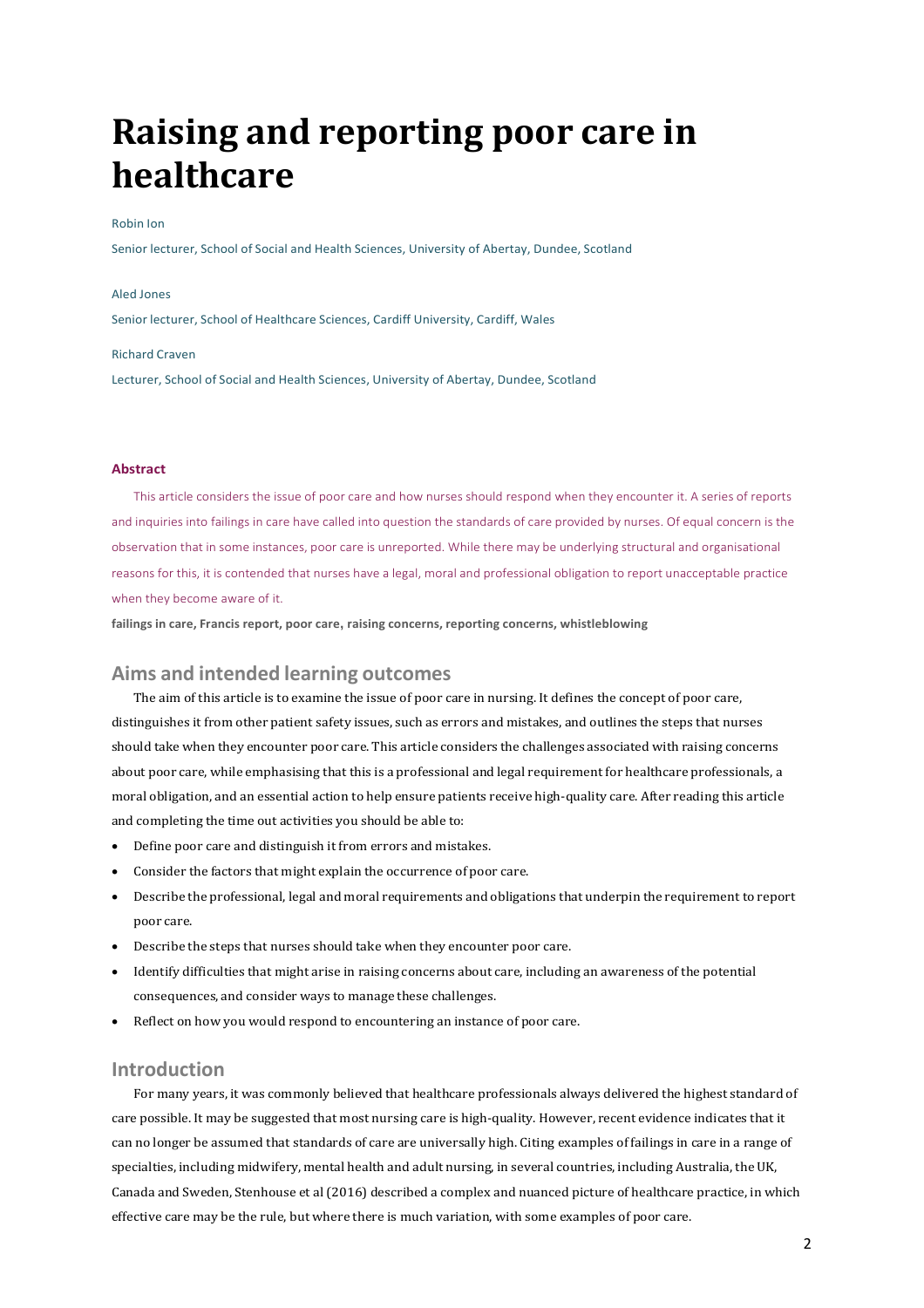There has been particular focus on the issue of poor care in the UK, where the quality of health care has come under increasing scrutiny (Holme 2015) since the publication of the Report of the Mid Staffordshire NHS Foundation Trust Public Inquiry (Francis 2013). Francis (2013) detailed systemic failures, describing incidents of failings in care, including patients being left to lie in their own urine or excrement, staff not responding to call bells, and food and drink being left out of reach of patients with restricted mobility. In addition, patients and their relatives reported encountering callous and uncaring staff.

While the scale of failure and neglect reported by Francis (2013) may have marked a defining moment in the way healthcare staff are viewed by the British public, it has become increasingly clear that these findings were not an isolated incident. The Francis report was followed by reported failings in care in Scotland – at the Vale of Leven Hospital, north west of Glasgow, at maternity and neonatal services in Morecambe Bay NHS Foundation Trust in north west England, and in the learning disability services at Winterbourne View near Bristol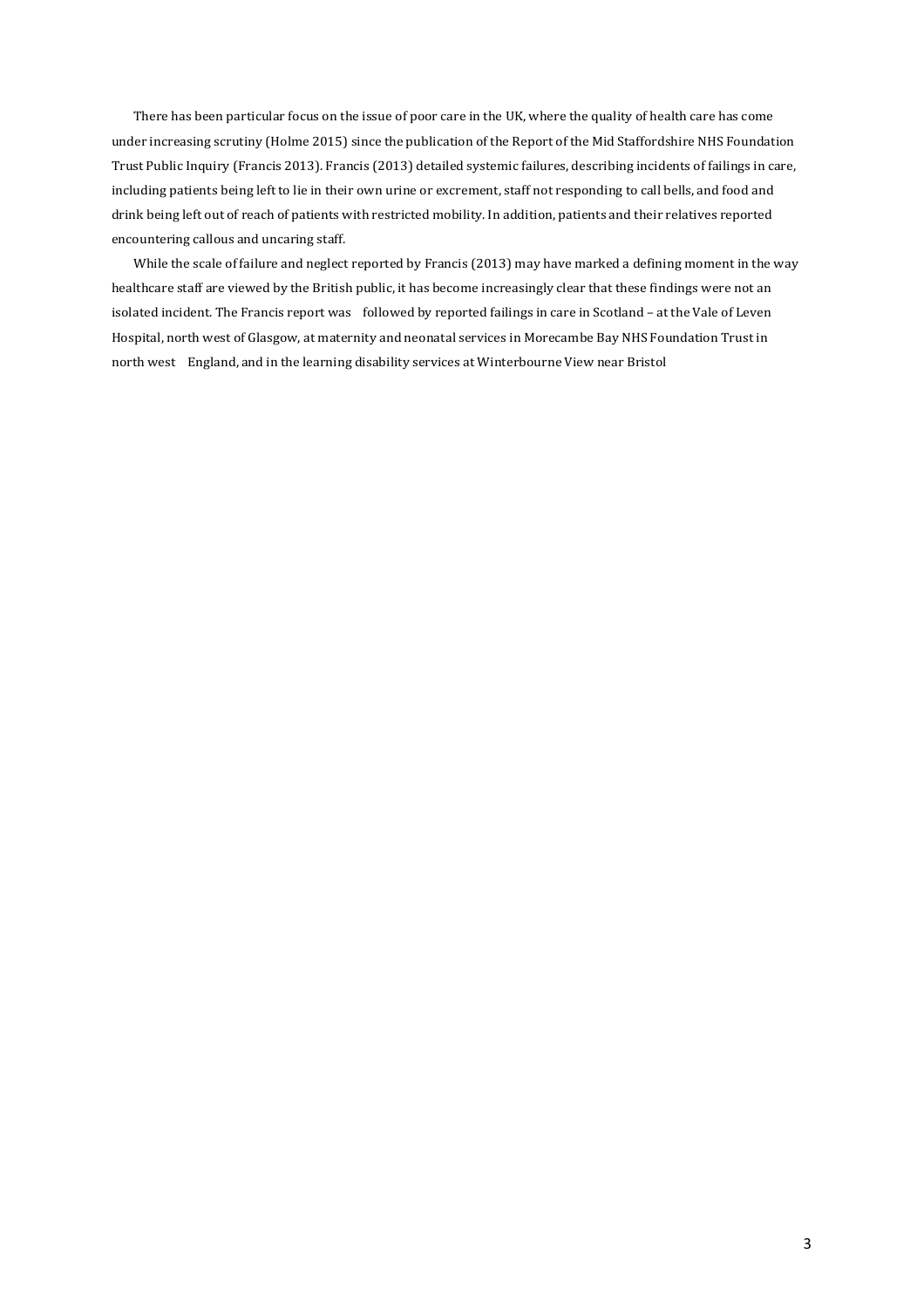. Healthcare services in the UK are under considerable pressure to account for significant shortcomings in aspects of care and service delivery (Plomin 2013, Corlett 2014, Phelvin 2014). It might be that these problems are a symptom of a short-term crisis in care. However, Rydon-Grange (2015) claimed that failings in care have been a common occurrence in the UK for at least 40 years.

## **Defining poor care**

There is no agreed definition of what constitutes poor care; however, the authors offer the following distinction between errors and poor care (Ion et al 2015, Ion et al 2016): errors are the unintended outcome of genuine mistakes, while poor care involves acts of neglect, abuse or incompetence, which occur for any reason other than error. Therefore, a nurse who makes an error while administering medication has not necessarily delivered poor care – after all which of us has never made an error? However, acts of abuse, neglect or incompetence constitute poor care. Thus, if a nurse makes one medication error and reports it according to policy, this is not considered poor care; reporting an error is actually best practice. However, if the nurse recognises the error and makes a deliberate decision to ignore it, this is considered an act of neglect, and possibly abuse – and the original error becomes a case of poor care. In this example, it is the decision to not report an error that constitutes poor care. Table 1 compares examples of practice that would be considered an error with examples of practice that would constitute poor care.

| Error                                                         | Poor care                                                |
|---------------------------------------------------------------|----------------------------------------------------------|
| Misreading a patient's prescription and administering the     | Deciding to rely on memory and not to read a patient's   |
| wrong dose of medication as a consequence.                    | prescription, and administering the wrong dose of        |
|                                                               | medication as a consequence.                             |
| Forgetting to check a patient's blood pressure as a result of | Deciding not to check a patient's blood pressure, but    |
| being busy with other tasks.                                  | completing a recording chart to indicate this had been   |
|                                                               | done.                                                    |
| Giving the wrong medication to a patient by mistake.          | Knowingly giving a patient medication that has not been  |
|                                                               | prescribed.                                              |
| Accidentally hurting a patient while assisting them with an   | Treating a patient roughly in retaliation for perceived  |
| activity of daily living.                                     | reluctance to carry out an activity of daily living.     |
| Misjudging a situation and making light of something that     | Mocking a patient.                                       |
| is important to a patient's relative, without any intention   |                                                          |
| to cause offence.                                             |                                                          |
| Briefly becoming exasperated and unintentionally letting      | Shouting at and neglecting the needs of a confused older |
| this show to a patient who is in need of help.                | patient who repeatedly presses an alarm bell.            |

#### **Table 1. Distinguishing errors from poor care**

#### TIME OUT 1

Think of a time when you or a colleague made a mistake. What actions were taken to ensure that this did not become a case of poor care?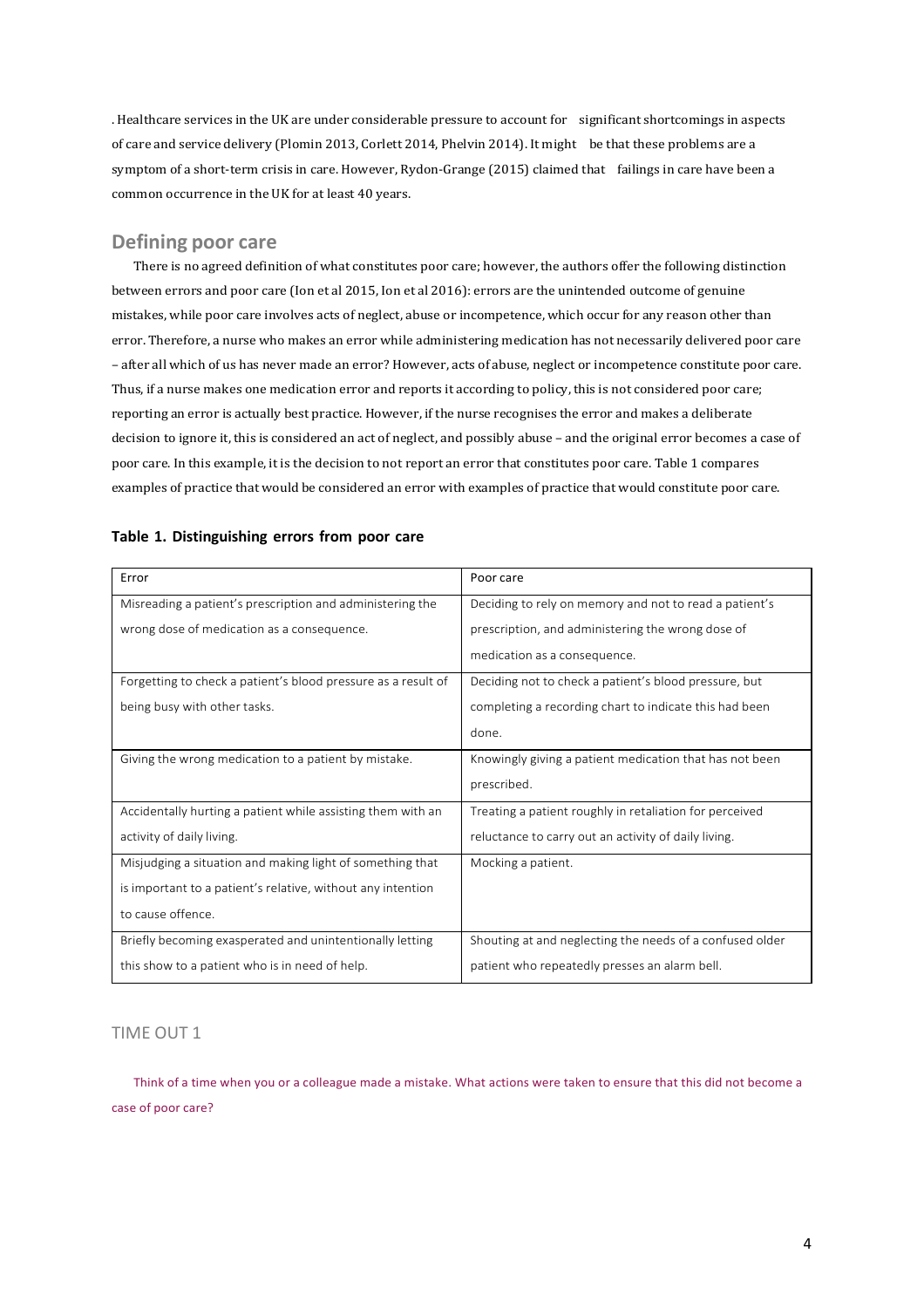## **Explaining the occurrence of poor care**

Several explanations have been suggested to explain the occurrence of poor care in healthcare settings. Randall and McKeown (2014) suggested that poor care is a consequence of the significant structural changes that have taken place in healthcare systems in recent decades. These might include: the breakdown of traditional, often hierarchical, structures that dictated professional behaviour and set standards for nurses; the rapid and considerable changes that are often made in many healthcare environments; job uncertainty and low staff morale, often as a result of change; the perceived devaluing of what was traditionally considered the work of nurses, such as 'hands-on care'; and low staffing levels and increasing demands placed on healthcare services that are already stretched. Therefore, examples of poor nursing care may be seen as a consequence of the climate of structural and strategic change in which nurses routinely work. Many healthcare practitioners may identify with the issues related to poor care, and acknowledge that there may have been occasions when the care they provided did not meet their own standards as a result of competing priorities. Paley (2014) suggested that nurses are sometimes too busy to notice that care is of poor quality. However, the authors are concerned that this position undermines nurses' autonomy by suggesting that being busy hinders nurses' professional judgement and the ability to notice suffering and distress (Darbyshire 2014).

#### TIME OUT 2

Reflect on an occasion when your workplace felt too busy to deliver high quality care. How did you feel about this? How did you manage this situation? What actions did you take?

Alternative theories to explain the occurrence of poor care have been put forward by Darbyshire and McKenna (2013) and Roberts and Ion (2015).

Darbyshire and McKenna (2013) contended that nurse education has lost sight of its mission to develop caring, compassionate and skilled practitioners. They rejected criticisms of nursing as a graduate profession and that problems in patient care were a result of too much education and a 'too posh to wash' attitude, as too simplistic. They suggested that while modern healthcare is demanding and complex, and it requires intelligence, education and training to deliver care effectively, degree-level nurse education has lost its focus, which should be on the delivery of care.

Roberts and Ion (2015) asserted that poor care has often been a consequence of a failure on the part of healthcare staff to step back from their day-to-day actions and activities and reflect on what they are doing and why they are doing it. Using the example of Mid Staffordshire NHS Foundation Trust(Francis 2013), they considered how, in the face of professional guidance and public expectation, a range of healthcare staff from different specialties could encounter and participate in instances of poor care, which were often uncaring and led to fatalities in some instances. They concluded that the focus of healthcare staff was often on meeting targets and the completion of tasks, when it should have been on patient care. Roberts and Ion (2015) suggested that prioritising the instrumental over the caring resulted from a lack of critical thinking; in particular, a failure to see, consider and respond to the distress of patients in their care, instead focusing on tasks, deadlines and outcomes**.**

The view that all nurses working in Stafford Hospital collectively failed to raise concerns has been challenged, and it has been claimed that 'organisational disregard' for employee concerns about care quality was a major factor contributing to episodes of poor care (Jones and Kelly 2014a). For example, contrary to the misconception that staff working at Stafford Hospital did not report poor care, there were 940 patient safety incident reports submitted by staff describing dangerously low levels of staffing to the National Patient Safety Agency\* between 2005 and 2010 (Jones and Kelly 2014a). In addition, Helene Donnelly, a nurse, spoke out in October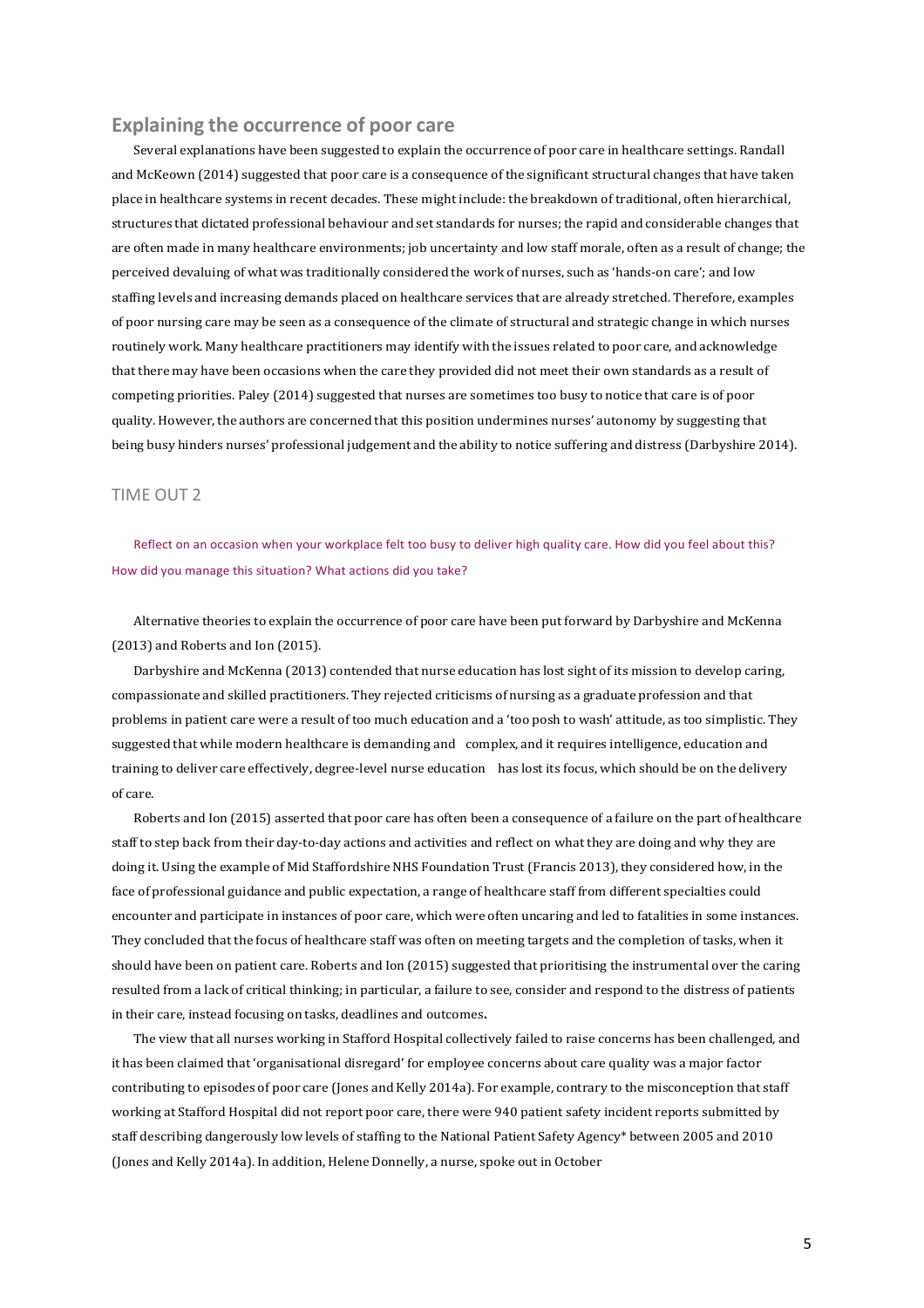2007 and was told by fellow nurses to 'watch her back' This led to inquiry counsel Tom Baker describing the repeated raising and subsequent disregard of concerns as 'a cry from staff who appear to be being ignored' (Jones and Kelly 2014a), primarily as a result of a top-down organisational culture in which senior management prioritised financial rectitude over the quality of patient care.

#### TIME OUT 3

Consider what role practice mentors should have in the education of nursing students? What can mentors do to ensure the students they support are equipped with the knowledge and critical thinking skills they require to deliver complex care to vulnerable people?

## **Legal, moral and professional obligations**

One of the challenges facing nurses who encounter poor care is what to do about it, and there may be a difference between their intentions and their actions. For instance, when Mansbach et al (2013, 2014) asked nurses what they might do if they encounter unethical practice in a hypothetical situation, the overwhelming majority said they would speak out. However, when faced with a real-life problem, evidence indicates that many of those who encounter poor care make the decision not to do anything (Jackson et al 2014). While this may be understandable, for example because of fears about the potential negative repercussions of reporting poor care, the decision to ignore poor care might contravene legal and moral codes and professional guidance. In addition, failing to respond to concerns may be considered poor care in its own right, and contravenes the duty of candour (Nursing and Midwifery Council(NMC) and General Medical Council(GMC) 2015).

From a legal perspective, failing to report a criminal offence committed against a patient, or participation in criminal activity while carrying out professional duties, is likely to carry the same legal sanctions that it would in other circumstances. It may be suggested that most poor care does not meet the threshold for criminal action; however, this is not always the case. For example, legal action taken against staff who routinely abused and mistreated residents at Winterbourne View Hospital for people with learning disabilities resulted in six members of staff being imprisoned and five members of staff receiving suspended sentences (Phelvin 2014). Similarly, a recent case in Wales led to prison sentences for two nurses who admitted failing to check patient blood glucose levels and then entering false results into nursing notes (BBC 2015). Therefore, nurses must be aware of the legal frameworks within which they operate and adhere to them at all times.

Encountering and subsequently responding to poor care has an ethical dimension. Beauchamp and Childress (2012) outlined four ethical principles that should guide practice for nurses and other healthcare staff:

- Autonomy: the commitment to protecting the individual's right to self-determination.
- Beneficence: the requirement to act in a way that prioritises the needs of the patient.
- Non-maleficence: the commitment to do no harm.
- Justice: the belief in the importance of treating others fairly and equitably.

Nurses who deliver poor care, or fail to address it when they encounter it, may be in breach of one or more of these guiding principles. For example, a nurse working a night shift observes a colleague handling an older patient in a rough and hurried manner, to ensure the patient is out of bed and dressed in time for the arrival of day staff, when the patient has previously expressed a preference to remain in bed for a little longer. The nurse who behaves in this manner is overriding the patient's preference to remain in bed and thus breaching the principle of autonomy. The nurse is prioritising their own needs and those of the day staff over the needs of the person they are caring for, thus ignoring the principle of beneficence, and probably that of justice. In addition, by handling the patient in a rough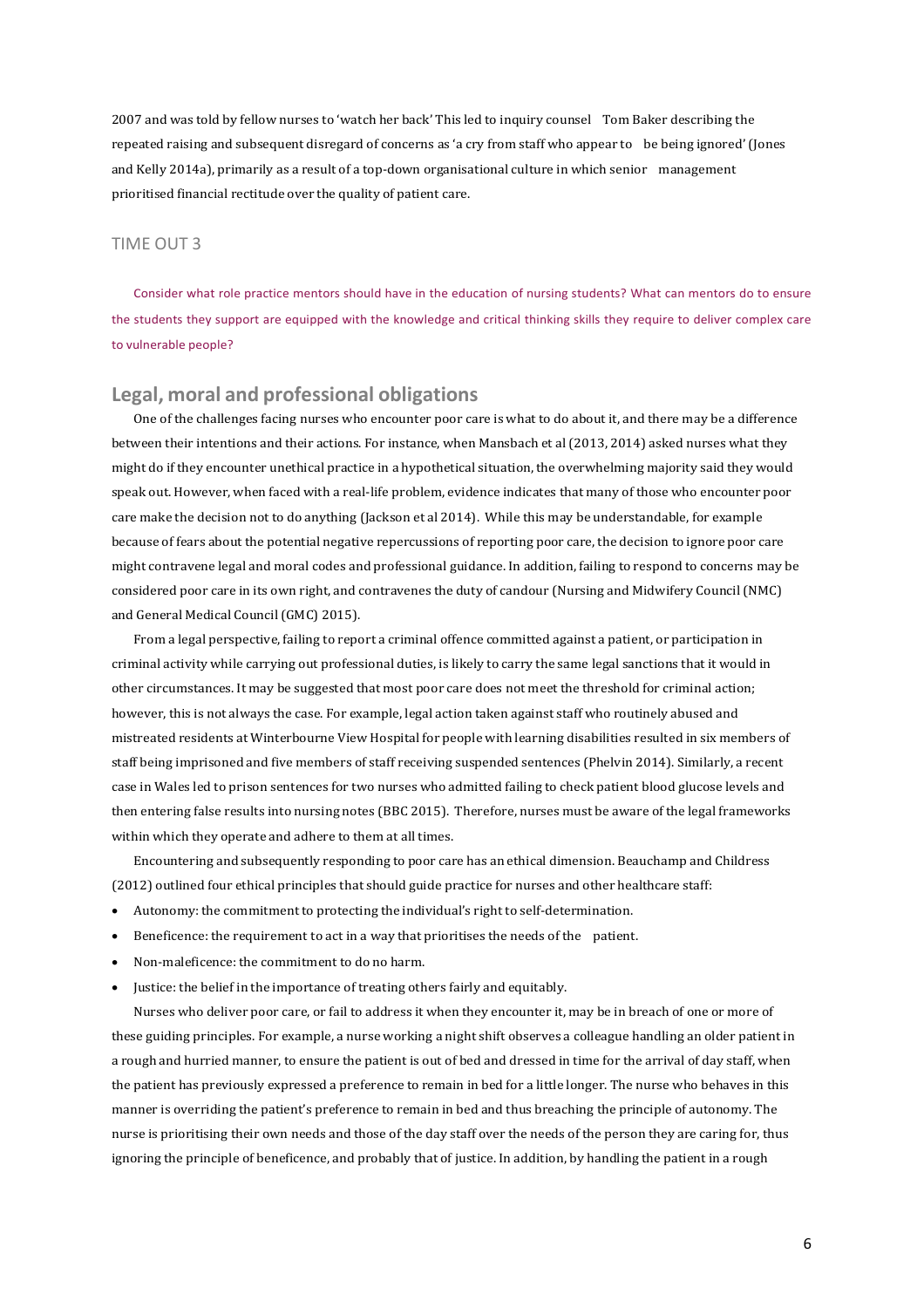manner and undermining their stated wishes the nurse is breaching the principle of non-maleficence. A nurse who observes these actions is obliged to prevent, challenge or report this incident according to the ethical principles outlined. If they do not, they also fail to respect and protect the patient's right to autonomy and are complicit in actions that undermine the needs of a patient in their care. By not taking action to prevent or report harm, they are also failing to apply the principle of non-maleficence, and by allowing this to happen, they choose not to act in accordance with the need for fairness; thus, they are in breach of the principle of justice.

It is important to consider the place of professional and regulatory guidance in relation to poor care. The position of the NMC on reporting poor care is outlined in The Code: Professional Standards of Practice and Behaviour for Nurses and Midwives (NMC 2015a) and in Raising Concerns: Guidance for Nurses and Midwives (NMC 2015b). Similar advice is provided in the International Council of Nurses Code of Ethics (ICN 2012). These documents state clearly that nurses must safeguard patients and prioritise their care and safety. Failure to report poor care might be explained as a consequence of nurses' anxiety about possible repercussions or lack of knowledge. This may be understandable, however this does not make it acceptable. Nurses who encounter poor care and do not challenge it, risk breaching their commitment to meet professional standards and requirements.

#### TIME OUT 4

Read the NMC (2015b) guidance on raising concerns [\(www.nmc.org.uk/standards/guidance/raising-concerns-guidance](http://www.nmc.org.uk/standards/guidance/raising-concerns-guidance-)for-nurses-and-midwives). How would you explain the NMC's expectations to a colleague who was aware of poor care but was unsure what to do about it? What might be the consequences for your colleague if they decided to ignore the poor care?

## **Taking action and managing difficulties**

There is a range of guidance available for nurses about the actions they should take if they encounter poor care. Guidance may be provided by trade unions and professional bodies such as UNISON or the Royal College of Nursing (RCN), regulatory bodies such as the NMC, employers in the NHS and the independent sector, academic literature, third sector organisations such as Public Concern at Work, and legal experts. This guidance might include formal policy and legal documents (for example Public Interest Disclosure Act 1998, NHS Wales 2013, Care Act 2014, NMC 2015a), training materials and factsheets (NHS Employers 2016, UNISON 2016) and telephone helplines, for example Public Concern at Work (2014). The plethora of recent information reflects a heightened awareness of the importance of supporting nurses to raise concerns about poor care. However, it also indicates how difficult it has been historically for nurses and other healthcare professionals to raise and respond to concerns about poor care.

For nurses, the workplace culture is a powerful influence on whether they raise their concerns about poor care (Jackson et al 2014). Research has shown that the act of raising concerns, often referred to as whistleblowing, may be perceived by many healthcare staff as 'grassing on' or betraying colleagues (Jones and Kelly 2014b). Such perceptions are reinforced by media coverage of bullying and intimidation of those raising concerns in the NHS (Donnelly 2016). As a result, the workplace culture in which nurses practise often overrides best-practice principles, codes of conduct and nurses' best intentions to raise concerns, regardless of whether the nurse is new to the profession or experienced (Jones and Kelly 2014b, Jones et al 2016).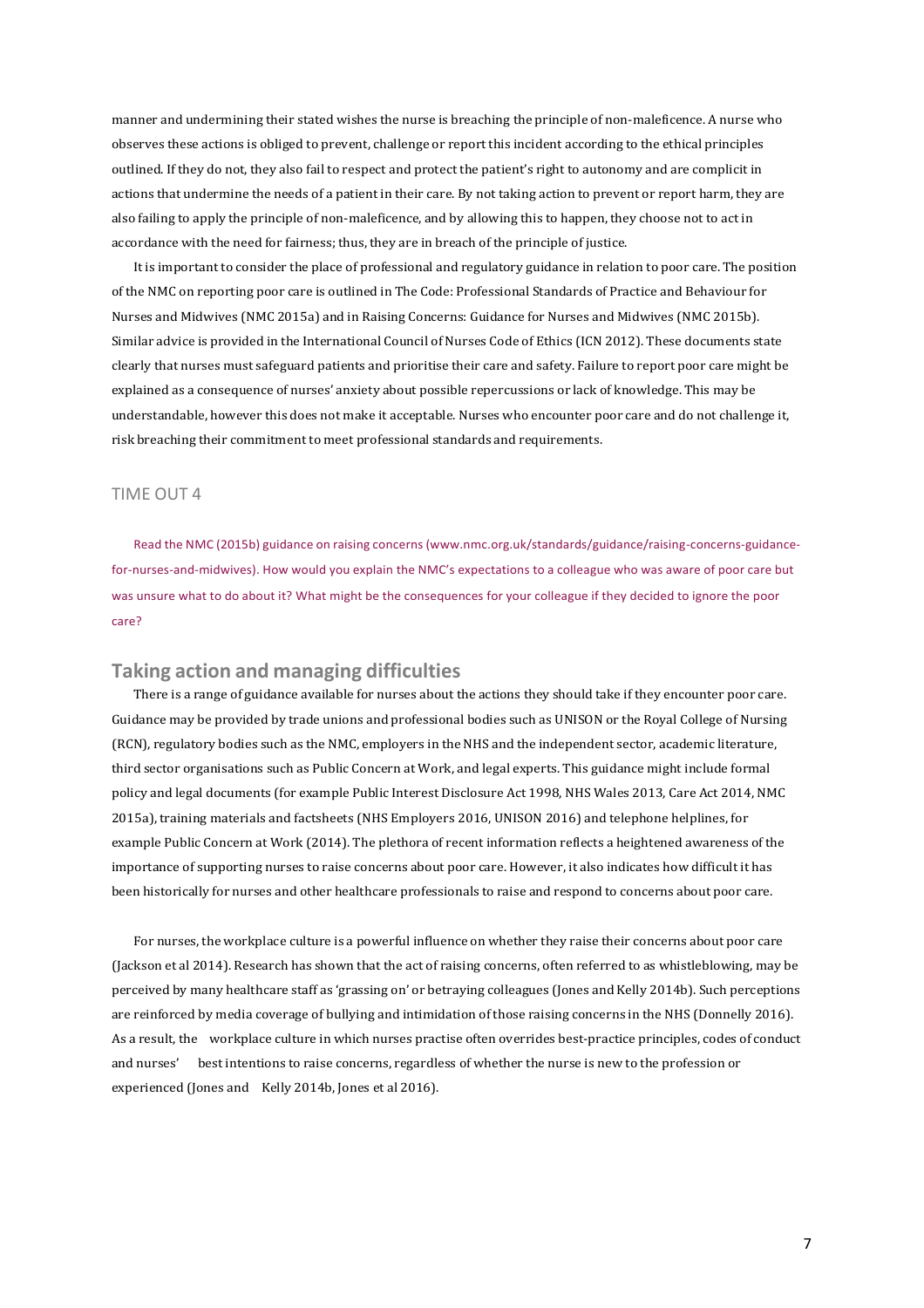Another difficulty for nurses wishing to raise concerns is that regulatory bodies such as the Care Quality Commission (CQC) and the Nursing and Midwifery Council(NMC) have not always been responsive or supportive when concerns were raised by staff. The chair of the CQC made a statement following the publication of the Francis (2013) report, which described how 'people were badly let down by the NHS and those responsible for healthcare regulation and supervision' (CQC 2013). This was in light of the fact that CQC inspections had not listened to concerns and not identified the failings in care in Stafford Hospital over the period during which, it is now estimated, hundreds of patients were harmed by poor standards of care. The NMC and other nursing organisations were also criticised in the Francis (2013) report; as a result, organisations that are intended to support nurses to raise concerns have introduced changes, with the aim of responding in a timely and appropriate way. For example, the NMC and the Royal College of Nursing (RCN) have introduced guidance for nurses on raising and escalating concerns and on the care of older people (RCN 2013, NMC 2015b). It remains to be seen whether these changes are effective in reducing poor care and protecting staff who raise concerns.

It should also be noted that regulatory bodies are further removed from the poor care they are trying to prevent. As the Professional Standards Authority (2015) stated in its paper on Right-Touch Regulation, regulation is a blunt instrument for promoting behaviour change and not always the 'right answer' in terms of preventing harm to patients. Strengthening employment practices and fostering improved professionalism in the workplace might refocus solutions closer to the problem and reinforce the responsibility of individual practitioners to prevent poor care. Therefore, high-quality care cannot be assured by regulatory bodies or inspectors alone. Indeed, they can only be the third line of defence, behind frontline professionals and the boards and senior leaders in the NHS**.**

As a result of this challenging context for reporting poor care, organisations such as trade unions and employers felt it was necessary to provide guidance that supports nurses who wish to report poor care. Table 2 provides a three-step overview of guidance for reporting poor care.

| Step 1: Report your concern           | Raise your concern directly with a more senior colleague, for example        |
|---------------------------------------|------------------------------------------------------------------------------|
|                                       | your line manager or shift supervisor. Nursing students should also          |
|                                       | contact their link lecturer and/or their practice placement mentor. You      |
|                                       | might also wish to involve a trade union or staff representative at an early |
|                                       | stage of the process.                                                        |
| Step 2: Escalate your concern         | If you are unable to take step 1 for any reason, or have taken step 1 but    |
|                                       | not had a satisfactory response, you should escalate your concern to a       |
|                                       | senior manager in your department or organisation. It might be worth         |
|                                       | finding a copy of your organisation's policy for raising concerns for        |
|                                       | guidance.                                                                    |
| Step 3: Raise your concern externally | If you are unable to undertake steps 1 or 2 for any reason, or have taken    |
|                                       | them but not had a satisfactory response, there are a variety of external    |
|                                       | organisations that offer support for employees to raise their concerns.      |
|                                       | For example, Public Concern at Work is a charity with a history of           |
|                                       | supporting people to raise concerns. In addition, trade unions and           |

#### **Table 2. Guidance for those wishing to report poor care**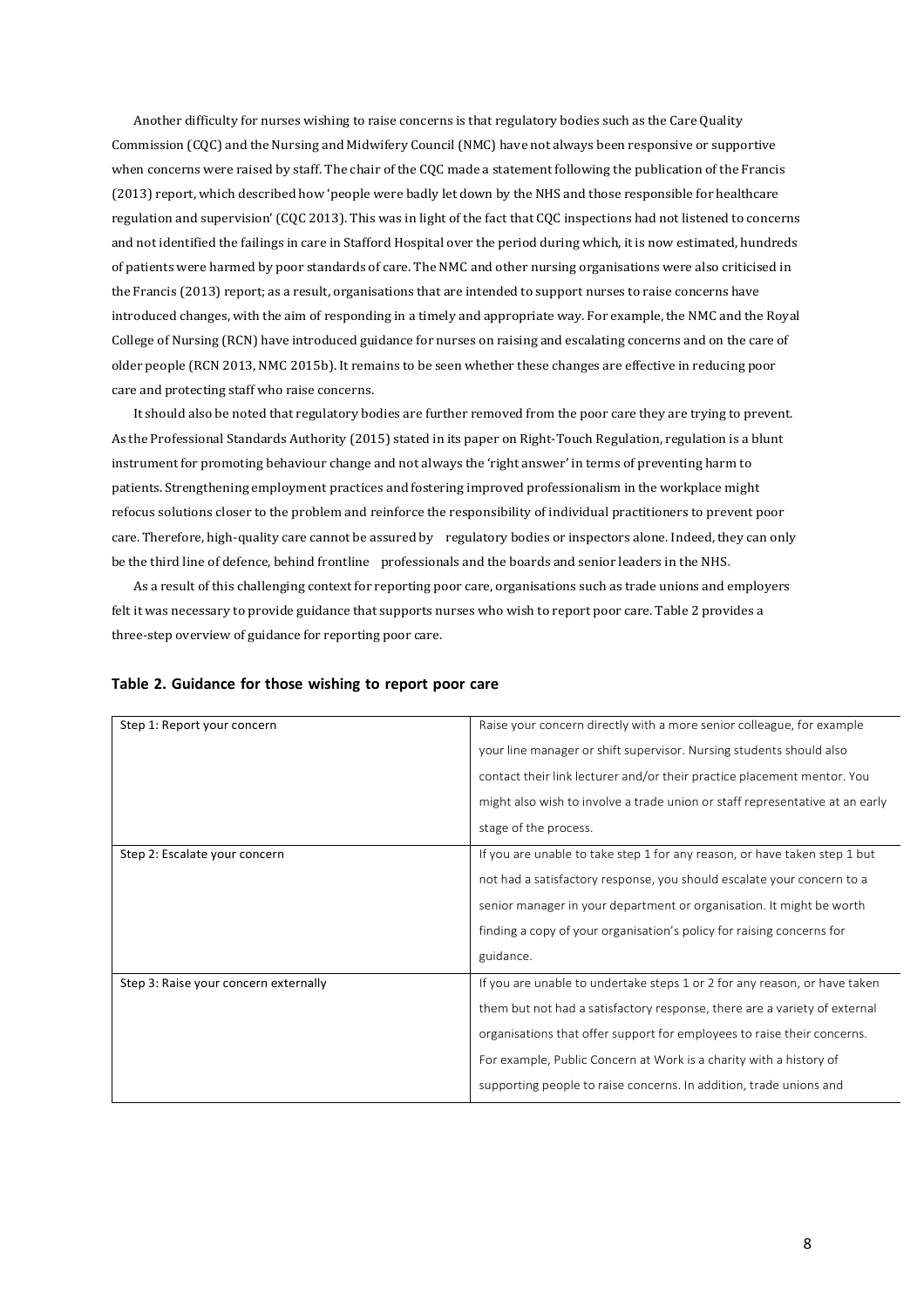|                                                                                                                 | professional healthcare regulatory bodies or inspectorates can offer |
|-----------------------------------------------------------------------------------------------------------------|----------------------------------------------------------------------|
|                                                                                                                 | advice and support where appropriate.                                |
| (Adapted from Care Quality Commission 2014, Nursing and Midwifery Council 2015b, Royal College of Nursing 2015) |                                                                      |

It is clear that if nurses have concerns about poor care they should raise them. Where individuals are unsure about raising a concern, they should consider the following questions:

- What might happen if I do not raise my concern? Think about the short and long-term consequences of this.
- If asked to do so, could I justify why I chose not to raise a concern?

It is also clear organisations such as NHS trusts, universities and independent sector employers should be open and receptive to the concerns of staff and students. The Freedom to Speak Up report (Francis 2015) has made an important contribution to discussion of the ways in which universities should encourage and support students to report poor care. The review states that education and training organisations should (Francis 2015):

- Cover raising concerns in course curricula, and consider how credit for raising concerns that have contributed to patient safety can be given in student and trainee assessments.
- Make at least one officer available who is responsible for: receiving concerns from students and trainees; offering advice and support; ensuring any concerns raised are referred to an appropriate person or organisation for investigation; and monitoring the well-being of the student who has raised the concern.
- Ensure students are given protected time to reflect on their placements, including when they raise concerns, and have a support network in place to help them during challenging situations.
- Review any adverse assessment of the competence or fitness of a student or trainee who has raised a concern, to ensure this has not resulted in disadvantage or detriment to the student.

In addition, clinical placements should make available to students the same procedures for raising concerns, obtaining advice and support, and means of investigating concerns as for staff.

Whether a concern is raised by a support worker or healthcare professional, the employing organisation should support all employees to raise concerns. Public Concern at Work (2014) recommended that organisations assist their employees to raise concerns by:

- Maintaining confidentiality where requested.
- Making clear assurances to staff about protection from reprisal if they raise concerns.
- Identifying individuals in the organisation responsible for internal guidance and support, signposting to external sources of information and support, and maintaining organisational awareness about raising concerns.
- Ensuring there are mechanisms in place to review the effectiveness of arrangements for raising concerns or whistleblowing, and identifying particular concerns evidenced by patterns of reporting, with a particular emphasis on outcomes.

#### TIME OUT 5

Organisations such as NHS trusts or universities should clearly communicate how they support employees and students to raise concerns. For example, providing a webpage that has simple information and instructions about how to report poor care and gives the names of people to contact may be more useful than relying on a whistleblowing or raising concerns policy.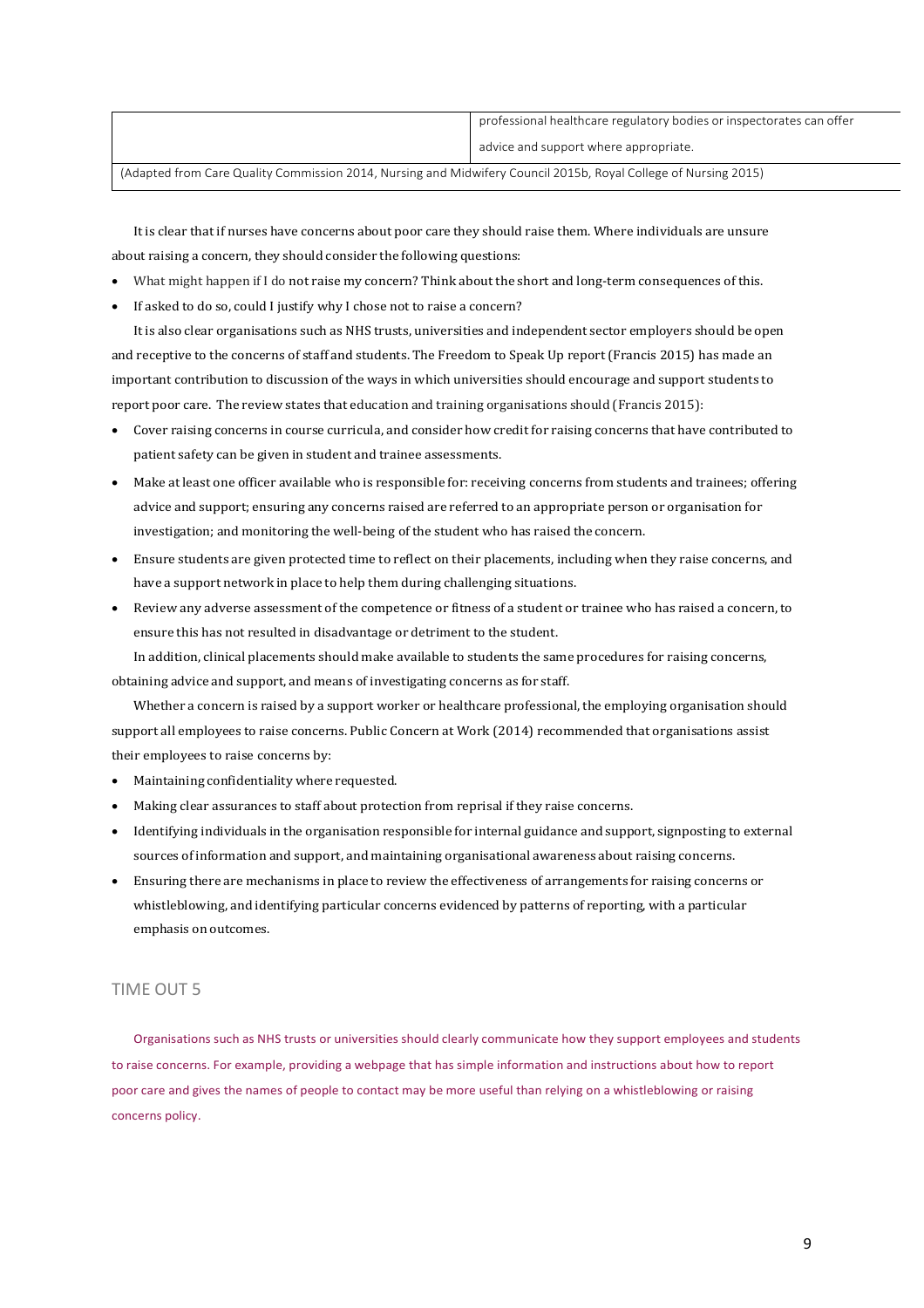See if you can locate this information in an organisation you are involved with. Was the information easy to find and to follow? Give feedback to the organisation about the strengths and limitations of the information provided.

## **Conclusion**

The issue of poor care and how to respond to it is one of the major challenges facing nurses in the UK, affecting all levels of the profession, from nursing students to senior executives. There is evidence that poor care is not uncommon and that it sometimes goes unreported. There may be many reasons why poor care occurs; however, the legal, moral and professional frameworks within which nurses must practise make it clear that nurses' primary responsibility is to patients, and they must do all they can to deliver optimal care. While fear of negative repercussions might explain why some nurses choose not to report poor care when they encounter it, this does not excuse their failure to act to protect the best interests of patients.

#### TIME OUT 6

What barriers and enablers to reporting concerns about poor care might exist in your workplace? What steps could your team take to address these barriers and facilitate enablers?

### TIME OUT 7

Now that you have completed the article you might like to write a reflective account as part of your revalidation.

#### References

BBC (2015) Nurses Jailed Over Faked Results. [www.bbc.co.uk/news/uk-wales-35090879](http://www.bbc.co.uk/news/uk-wales-35090879) (Last accessed: 21 November 2016.)

Beauchamp TL, Childress JF (2012) Principles of Biomedical Ethics. Seventh edition. Oxford University Press,Oxford.

CareQualityCommission(2013) CareQuality CommissionResponse to FrancisReport. [www.cqc.org.uk/content/care-quality](http://www.cqc.org.uk/content/care-quality-)commission-response-francis-report(Lastaccessed:21November2016.)

Care Quality Commission (2014) Raising a Concern with CQC: A Quick Guide for Health and Care Staff about Whistleblowing. [www.cqc.org.uk/sites/default/files/20160108\\_Whistleblowing\\_quick\\_guide\\_final\\_update.pdf](http://www.cqc.org.uk/sites/default/files/20160108_Whistleblowing_quick_guide_final_update.pdf) (Last accessed: 21 November 2016.)

Corlett S (2014) Francis, Berwick and culture change – an opportunity to engage patients and increase transparency in mental health. Mental Health and Social Inclusion. 18, 1, 13-16.

Darbyshire P (2014) Character assassination? Response to John Paley,"social psychology and the compassion deficit". Nurse EducationToday. 34, 6, 887-889

Darbyshire P, McKenna L (2013) Nursing's crisis of care: what part does nursing education own? Nurse Education Today. 33, 4, 305- 307.

Donnelly L (2016) Bullied into Silence: NHS Staff Survey shows Fears about Whistleblowing. [www.telegraph.co.uk/journalists/laura-donnelly/12170705/Bullied-into-silence-NHS-staff-survey-shows-fears-about](http://www.telegraph.co.uk/journalists/laura-donnelly/12170705/Bullied-into-silence-NHS-staff-survey-shows-fears-about-)whistleblowing.html (Last accessed: 21 November 2016.)

FrancisR (2013) Report ofthe Mid Staffordshire NHS Foundation Trust Public Inquiry. The Stationery Office, London.

Francis R (2015) Freedom to Speak Up: An Independent Review into Creating an Open and Honest Reporting Culture in theNHS. freedomtospeakup.org.uk/wp-content/uploads/2014/07/F2SU\_web.pdf(Lastaccessed:21November2016.)

Holme A (2015) Why history matters to nursing. Nurse Education Today. 35, 5, 635-637.

International Council of Nurses (2012) The ICN Code of Ethics for Nurses. [www.icn.ch/images/stories/documents/about/icncode\\_english.pdf\(](http://www.icn.ch/images/stories/documents/about/icncode_english.pdf)Lastaccessed:21November2016.)

Ion R, Smith K, Nimmo S et al (2015) Factors influencing student nurse decisions to report poor practice witnessed while on placement.Nurse Education Today. 35, 7, 900-905.

Ion R, Smith K, Moir J et al (2016) Accounting for actions and omissions: a discourse analysis of student nurse accounts of responding to instances of poor care. Journal of Advanced Nursing. 72, 5, 1054-1064.

Jackson D, Hickman LD, Hutchinson M et al (2014) Whistleblowing: an integrative literature review of data-based studies involving nurses. Contemporary Nurse. 48, 2, 240-252.